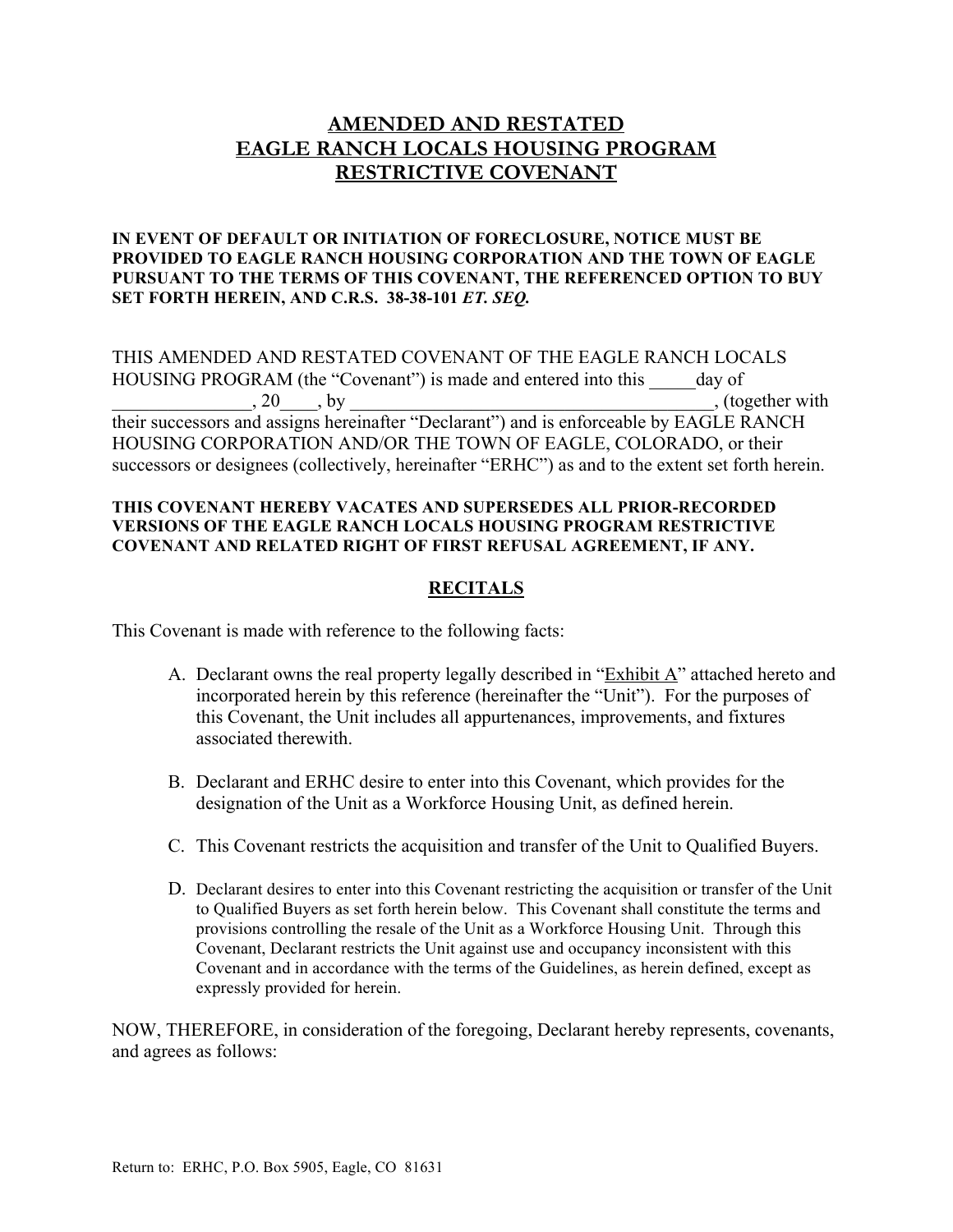1. Definitions:

(a) "Agent" means the entity or individual appointed by ERHC to resell WHUs and to administer restrictions on them.

(b) "Guidelines" means any supplemental rules, restrictions, and guidelines that Eagle Ranch Housing Corporation may, from time to time at its discretion, promulgate regarding WHUs. To the extent inconsistent, this Covenant shall control over all other documents and guidelines.

(c) "Owner" is the Qualified Buyer(s) acquiring an ownership interest in a WHU in compliance with the terms and provisions of this Covenant. Such person, persons, or entity shall be obligated hereunder for the full and complete performance and observance of all restrictions encumbering such WHU as set forth herein. The term "Owner" as used in this Covenant shall mean and refer only to natural persons and entities formed for estate planning purposes, and not partnerships, corporations, limited liability companies or other entities.

(d) "Qualified Buyers" are persons who can prove that they are (i) then currently permanent residents of Eagle County, Colorado, or (ii) then currently employed and working in Eagle County, Colorado, or (iii) have been hired by an employer in Eagle County, Colorado, all as evidenced by (1) an affidavit of the person, (2) verification by employer, (3) two most recent paystubs, or (4) other documents that the Agent deems necessary to make a determination.

(e) "WHU" or "Workforce Housing Unit" is affordable, for-sale housing offered only to Qualified Buyers, the occupancy, sale, assignment, or transfer of which is limited by the terms of this Covenant.

2. Restrictions on Owner's Use, Occupancy, and Re-Sale of the Unit:

(a) The Unit is hereby designated a WHU. Its use and occupancy shall be limited to housing for Qualified Buyers as set forth in this Covenant, with the following exceptions:

(i) ERHC may acquire title to the Unit in the event of foreclosure or as permitted by this Covenant.

(ii) Certain district, governmental, or political entities may acquire title to the Unit from time to time, as permitted under a separate agreement with ERHC.

(b) An Owner, in connection with the purchase and ownership of the WHU, must occupy the WHU as his or her primary residence during the time that the WHU is owned by such Owner. In determining what is a permanent residence, the following circumstances relating to the Owner may be taken into account: business pursuits, employment, income sources, residence for income or other tax purposes, residence of parents, spouse and children, if any, location of personal and real property, voter registration, motor vehicle registration, or any other information the Agent determines to be relevant for the purpose of determining the permanent place of residence of the Owner. An Owner shall be deemed to have ceased using the Unit as his or her sole, exclusive and permanent place of residence if the Owner resides at the Unit for fewer than nine (9) months per calendar year without the express written approval of ERHC. In the event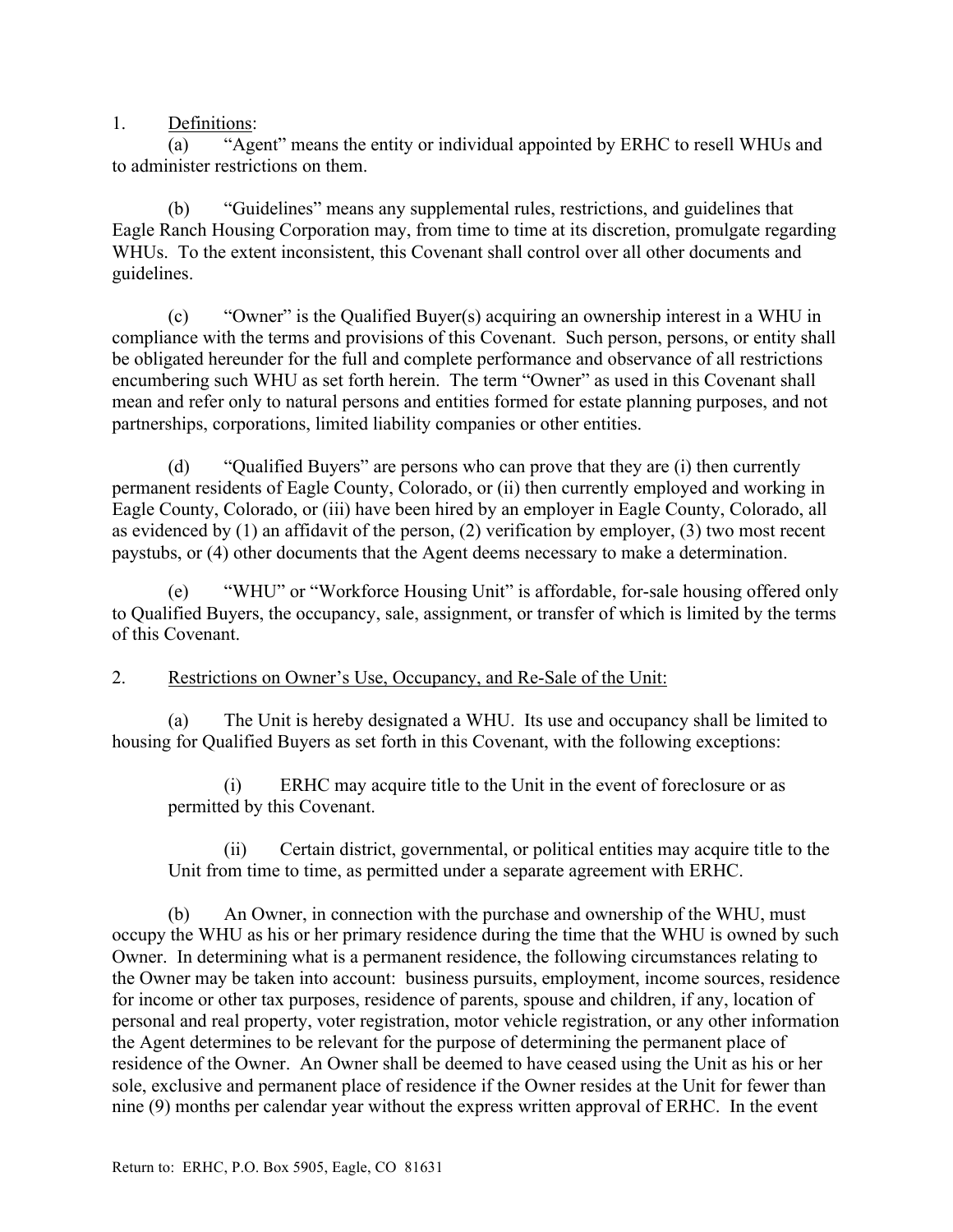that the WHU is owned by more than one Owner, at least one Qualified Buyer of the WHU must utilize it as his or her primary residence.

(c) In the event that title to the WHU vests by descent or otherwise to an individual or entity who does not utilize the WHU as his, her or its sole, exclusive and permanent place of residence, then the new Owner shall, as soon as practical but in no event later than one (1) year after vesting of title, offer the WHU for sale pursuant to the provisions of this Covenant.

### (d) No Rental of the Unit:

An Owner may not rent the WHU for any period of time, except that this Section shall not preclude:

(i) an Owner from sharing occupancy of the WHU with non-owners on a rental basis provided Owner continues to reside in the Unit and to meet the obligations contained in this Covenant; or

(ii) a personal representative of the Owner from renting the WHU after the death of the Owner, so long as the Owner or personal representative is pursuing sale of the WHU pursuant to the provisions of this Covenant; or

(iii) an Owner from taking a "leave of absence" which is hereby defined as an Owner renting the WHU for more than one (1) month and less than nine (9) months when the Owner, at the time the lease is signed, has the bona fide good faith intent to re-occupy the WHU as his or her permanent residence upon termination of the lease and has received the prior written consent of ERHC. The Owner shall use its best good faith efforts to lease the WHU under this subsection  $2(d)(iii)$  to a person to whom the WHU could be sold pursuant to the provisions of this Covenant; or

(iv) a foreclosing lien-holder from renting the WHU, so long as the lien-holder is actively pursuing such foreclosure; or

(v) ERHC from renting any WHU to which it obtains title.

(e) Re-Sale of Unit:

(i) In the event that an Owner desires to sell the Unit, the Owner shall sell only to a Qualified Buyer for no more than the Maximum Resale Price determined by the Agent pursuant to this Covenant.

(ii) The Owner shall use a licensed Colorado real estate broker who is a member of the Vail Board of Realtors as the sales broker for the Unit. The sales broker must list the Unit in the Multiple Listing Service with a co-op commission payable, and must actively market the Unit within Eagle County during the term of the listing.

(iii) The Owner shall notify the Agent immediately upon listing the Unit for sale, and provide Agent with a copy of the listing agreement. The Owner shall also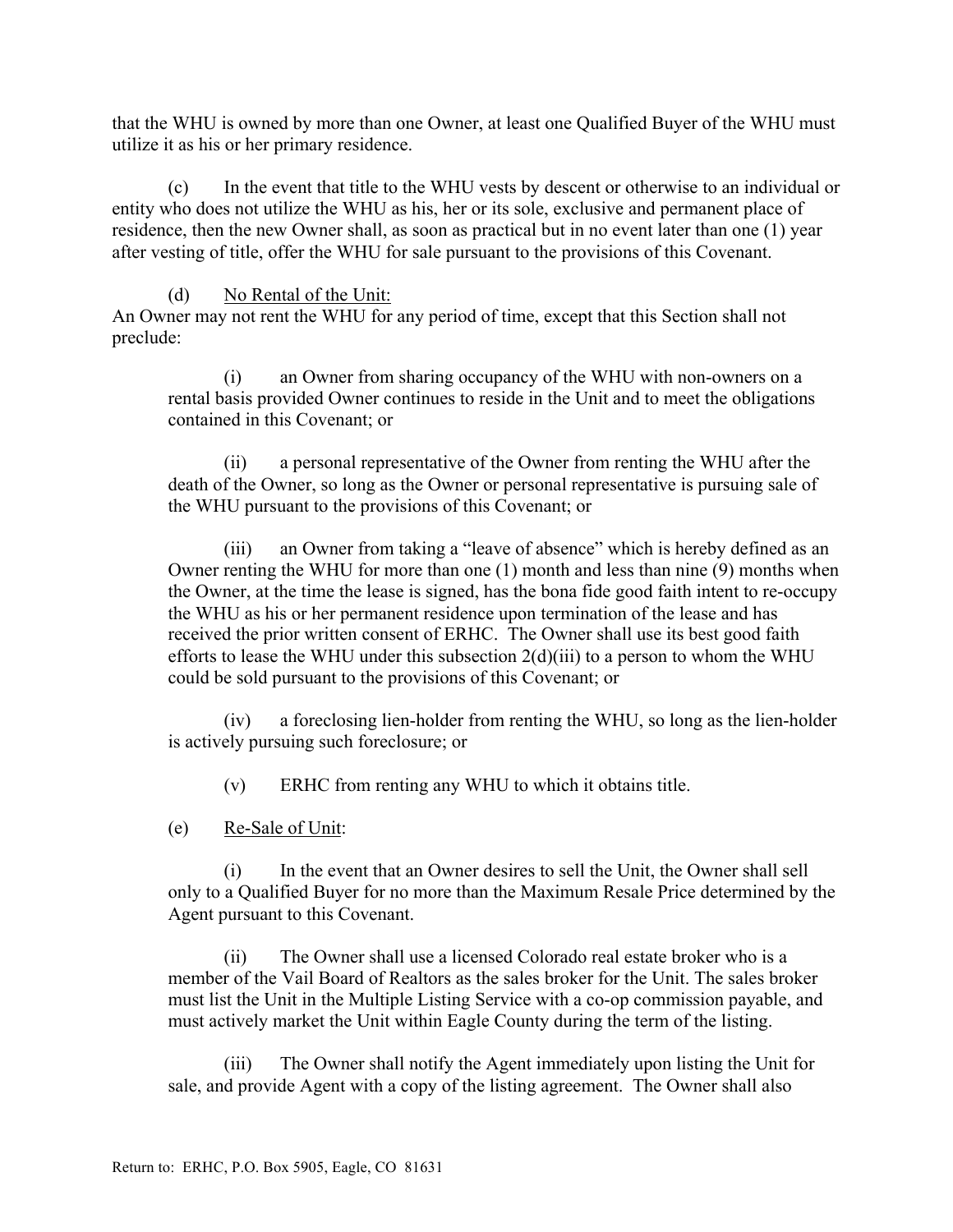notify the Agent when the Unit is under contract for sale, and provide Agent with a copy of the purchase and sale agreement.

### 3. Maximum Resale Price:

No Owner of the WHU shall sell the WHU for an amount greater than the Maximum Resale Price for the WHU, which Maximum Resale Price shall be calculated as follows:

(a) Start with the purchase price paid for the WHU by the Owner upon such Owner's acquisition of the WHU (the "Prior Purchase Price"), which Prior Purchase Price may include all reasonable and customary expenses of the purchase incurred at the time of purchase by the Owner as evidenced by a title company settlement sheet (including, but not limited to, closing costs and recording fees, but specifically excluding any costs of financing);

(b) For each year from the date that the Owner acquired the WHU until the date of the listing of the WHU, multiply the Prior Purchase Price and any increases thereto as a result of the application of this subsection b. for prior years (in order to effect a compounding of the increase in the Prior Purchase Price) by the lesser of three percent (3%) or the percentage increase in the most recent CPI-U (hereinafter defined) for such year. Any such increase shall be prorated by day for any partial years. "CPI-U" shall mean the United States Department of Labor (Bureau of Labor Statistics) Consumer Price Index for All Urban Consumers - All Items Index for the consolidated metropolitan statistical area which includes the City and County of Denver, Colorado, which are published on a monthly basis. In the event that the CPI-U is substantially changed, re-named, or abandoned by the United States Government, then in its place shall be substituted the index established by the United States Government that most closely resembles the CPI-U;

(c) For each such year add the product of the multiplication described in b. to the Prior Purchase Price;

(d) Add the cost of any Permitted Capital Improvements (hereinafter defined) made by the Owner during the time that the Owner held title to the WHU;

(e) Add an amount equal to two percent (2%) of the total sum calculated above, which amount is intended to defray some of the expenses of selling the WHU.

Example. The following is a hypothetical calculation of the Maximum Resale Price associated with a WHU acquired by the Owner on December 31, 2001 and listed for sale on June 30, 2004. The housing component of the CPI-U is assumed to increase 2% in 2002, and 4% in 2003 and 1.5% for the first six months of 2004:

| \$225,000.00    | Prior Purchase Price (including customary expenses of purchase)<br>on December 31, 2001 |
|-----------------|-----------------------------------------------------------------------------------------|
| $+$ \$ 4.500.00 | 2% increase for year 2002 (\$225,000 x .02)                                             |
| $+$ \$ 6,885.00 | 3% increase for year 2003 ( $[$225,000 + $4,500]$ x .03) (Note:                         |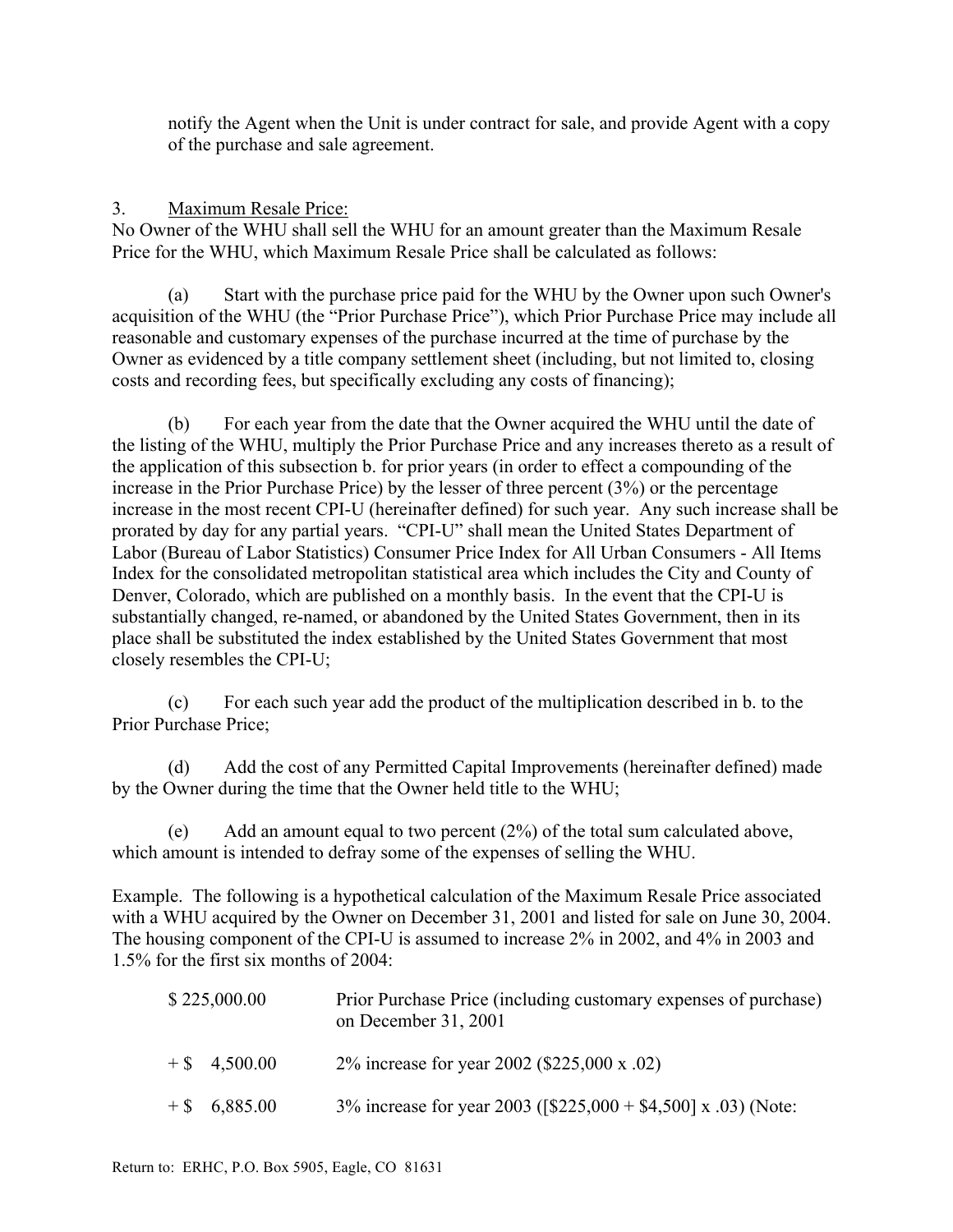limited to 3% per this Covenant even though CPI increase was 4%)

 $+$  \$ 3,545.78 3% increase for 6 months in year 2004 (( $\frac{225,000 + 44,500 +}{2}$ \$6,885] x .015)) listed for sale June 30, 2004  $=$  \$ 239,930.78 First Subtotal + \$ 9,500.00 Permitted Capital Improvements  $=$  \$ 249,430.78 Second Subtotal + \$ 4,988.62 2% of second Subtotal (intended to defray some of the expenses of selling)  $=$  \$ 254,419.40 Maximum Resale Price as of June 30, 2004.

## 4. Permitted Capital Improvements:

"Permitted Capital Improvements" shall only include those items of improvement to the Property that are defined hereinbelow, or as modified from time to time in the Guidelines.

- (a) Owners of a WHU are allowed a maximum of 10 percent of the initial purchase price (the price paid for the unit by the owner making the Permitted Capital Improvement) over each five-year period for Permitted Capital Improvements from the date of the initial purchase by such owner. Unused amounts shall not accumulate from five-year period to five-year period—unused amounts do not roll over from one period to the next.
- (b) In order to verify the cost of a Permitted Capital Improvement, an Owner shall provide to ERHC original or legible duplicate receipts evidencing the actual costs thereof and a copy of any building permit or certificate of occupancy required for the improvements, if any, along with the Owner's affidavit verifying that the receipts are valid and correct receipts tendered at the time of payment. Only the Owner's actual out-of-pocket costs and expenses shall be eligible for inclusion. Such amount shall not include an amount attributable to owner's labor, or that of his employees or business, or to any appreciation in the value of the improvements.
- (c) Value will be given to the following improvements:
	- 1. The addition of a habitable room or storage space;
	- 2. The finishing of uninhabitable space if it is converted into a habitable room;
	- 3. The conversion of a carport into a completely enclosed garage;
	- 4. The conversion of surface parking into a carport or garage (if allowed under the development/subdivision agreement);
	- 5. Kitchen and bathroom renovations;
	- 6. Replacement or repair of existing fixtures (*e.g.*, flooring or painting);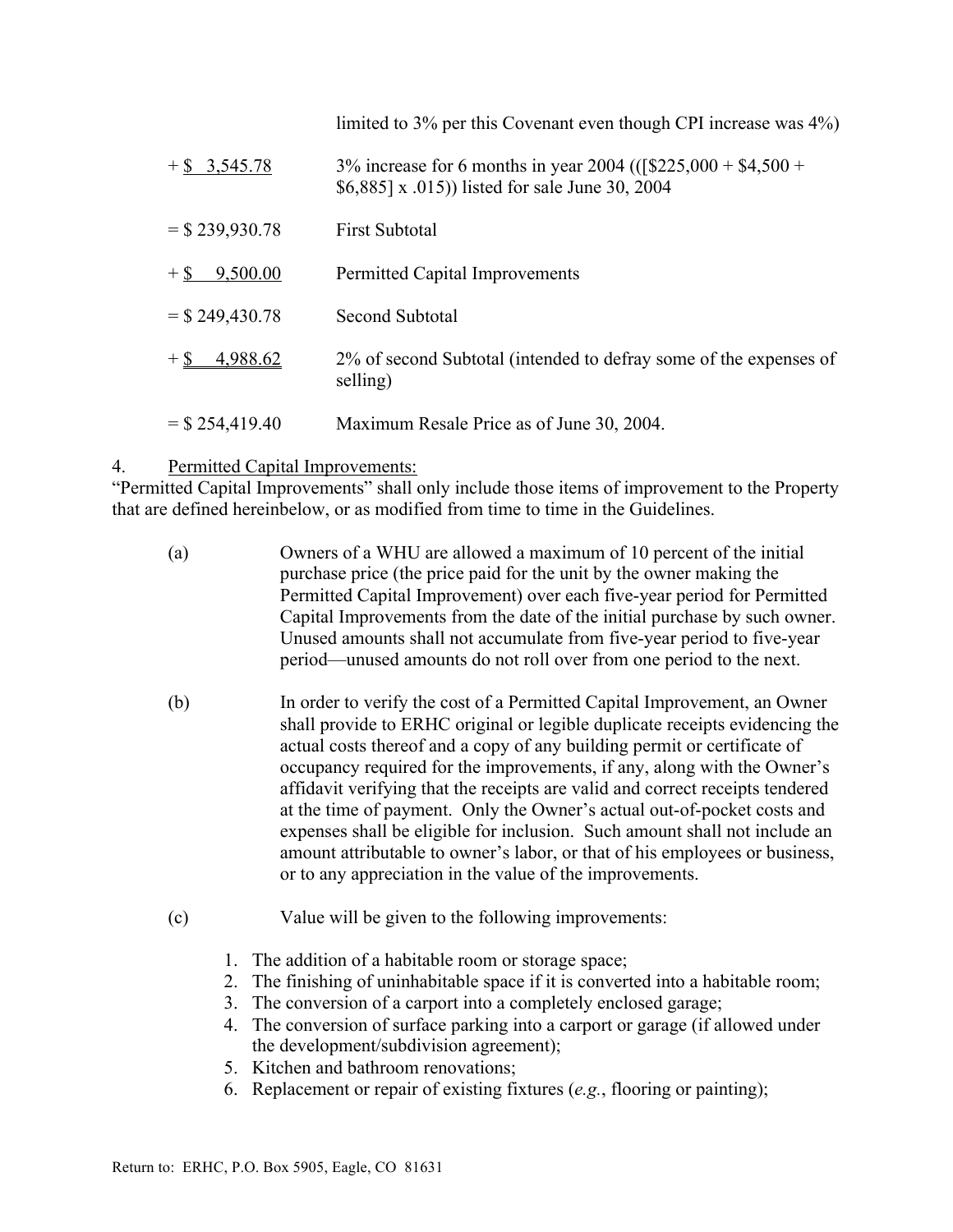- 7. Installation of permanent landscaping or air conditioning;
- 8. Window treatments;
- 9. Improvements that reduce the consumption of energy, including but not limited to roof replacement, furnace replacement;
- 10. Modifications or improvements to accommodate a person with a disability as defined in the Americans with Disabilities Act of 1990;
- 11. Other improvements necessary for the maintenance of the Unit.
- (d) No other categories or types of expenditures may qualify as Permitted Capital Improvements unless pre-approved in writing by the Agent.
- (e) Permitted Capital Improvements may be depreciated for wear and tear and obsolescence pursuant to the depreciation schedule set forth in the Marshall & Swift Cost Handbook, or some similar depreciation schedule in use by the Agent.

## 5. Closing Costs:

Owner shall not permit any prospective buyer to assume any of the seller's customary closing costs, including the fees set forth herein, nor accept any other consideration that would increase the purchase price for the WHU above the Maximum Resale Price so as to induce the Owner to sell to such prospective buyer. Sale contingencies based on upon execution of side contracts are prohibited, including but not limited to contracts that have the effect of increasing the Maximum Resale Price.

## **THE MAXIMUM RESALE PRICE REPRESENTS ONLY THE HIGHEST PRICE THAT AN OWNER MAY OBTAIN UPON SALE OF THE PROPERTY SUBJECT TO THIS COVENANT, AND NOTHING HEREIN SHALL BE CONSTRUED TO CONSTITUTE A REPRESENTATION, WARRANTY OR GUARANTEE THAT UPON TRANSFER OF THE PROPERTY THE OWNER SHALL OBTAIN THE MAXIMUM RESALE PRICE.**

## **IN ADDITION, NOTHING CONTAINED IN THIS COVENANT SHALL BE DEEMED TO PREVENT AN OWNER AND ANY PURCHASER, INCLUDING, WITHOUT LIMITATION, THE ERHC, FROM ENTERING INTO AN AGREEMENT TO PURCHASE AND SELL THE PROPERTY AT ANY PRICE, NOT IN EXCESS OF THE MAXIMUM RESALE PRICE, TO WHICH SUCH PARTIES AGREE.**

## 6. Breach of Covenant for Violation of Use, Occupancy or Transfer Restrictions:

(a) Any remedy for a breach of this Covenant by an Owner or a Qualified Buyer is specifically enforceable by ERHC, and its successors and assigns, as applicable.

(b) Sale or Transfer to a Non-Qualified Buyer or Violation of Resale Restrictions: If the Unit is sold or conveyed in violation of this Covenant, such sale or conveyance shall be void *ab initio* and shall confer no title whatsoever upon the purported buyer. Each and every conveyance of the Unit, for all purposes, shall be deemed to include, incorporate, and be made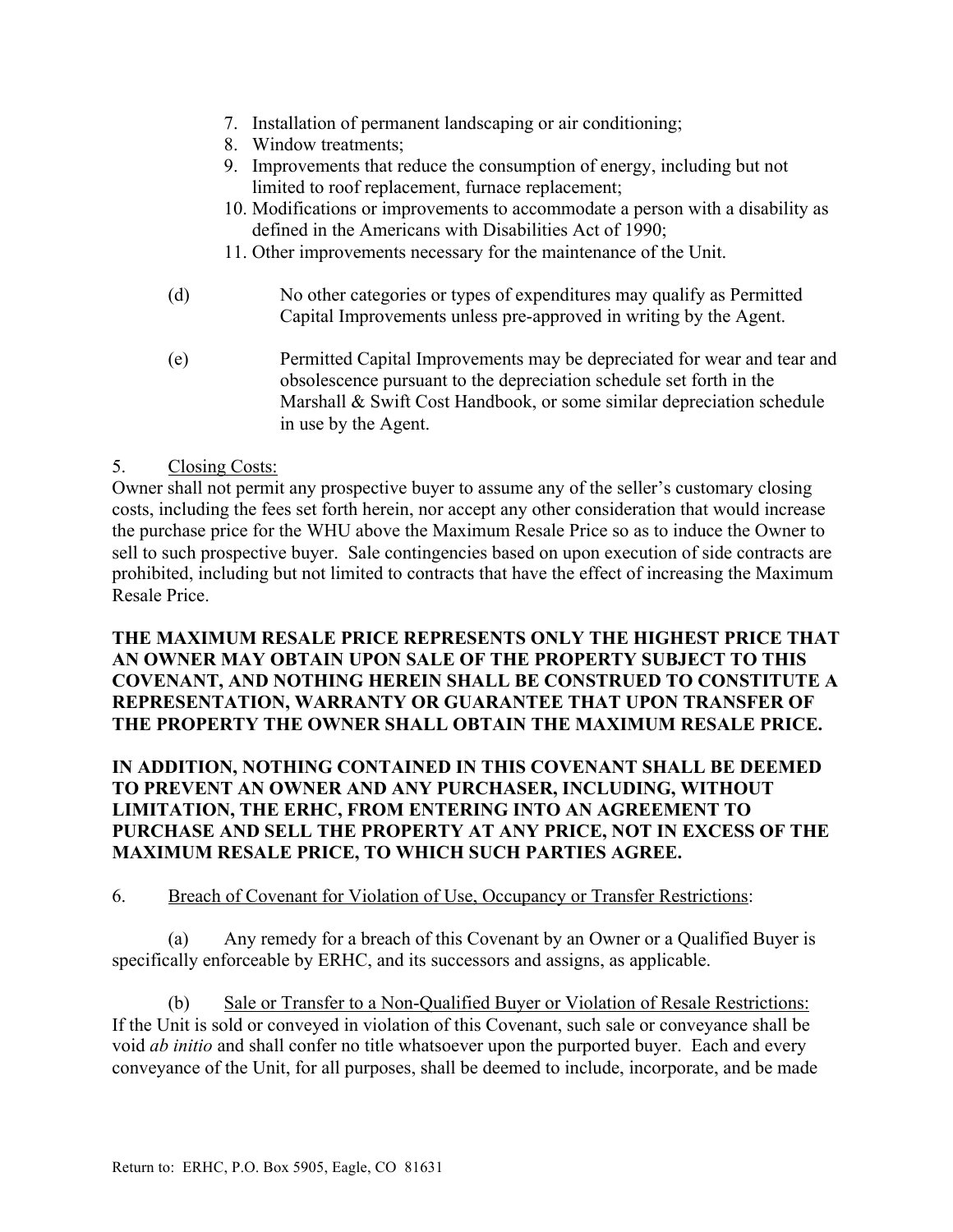subject to the covenants herein contained, even without reference in the deed or other document of conveyance to this Covenant.

(c) Violation of Use or Occupancy Restrictions:

If a violation of this Covenant is discovered, ERHC shall follow the procedures set forth below and any additional consistent procedures provided for in the Guidelines:

(i) ERHC may issue a written finding that there has been a violation of this Covenant, and that the Owner of the Unit has breached this Covenant. If the Owner does not cure the breach within 30 days, ERHC may elect to assess penalties against the Owner. Penalties which ERHC may assess against the Owner include, but shall not be limited to, filing a complaint seeking specific performance of this Covenant, eliminating appreciation from the Maximum Resale Price otherwise allowed in Section 3.b., *supra*, a mandatory injunction requiring sale of a WHU, and/or seeking the other remedies set forth herein. The proceeds of the sale shall first be used to pay all costs of such sale with the balance being paid to the Owner.

(ii) In addition to any of the elective remedies enumerated above, in the event of a violation of this Covenant by an Owner, his or her heirs, successors, or assigns, the Maximum Resale Price of a WHU as defined herein shall, upon the date of such breach as determined by ERHC, cease to increase and shall remain fixed until the date of cure of said violation.

# 7. Seniority of Covenant:

With the exception set forth in 9.f, *infra*, which automatically releases and waives this Covenant under circumstances set forth therein, any interest in or lien upon the Unit acquired by any person or entity shall be subject and subordinate to the covenants and restrictions set forth in this Covenant.

# 8. Violation of Covenant in the Case of Default Under a Promissory Note or Foreclosure:

(a) Owner shall not default in payment or other obligations due or to be performed under a promissory note secured by a first deed of trust encumbering the Unit. The Owner of the Unit must notify ERHC, in writing, of any notification received from a lender, or its assigns, of past due payments or default in payment or other obligations due or to be performed under a promissory note secured by a first deed of trust, as described herein, within five calendar days of Owner's notification from lender, or its assigns, of said default or past due payments.

(b) Upon default by the Owner under the terms and provisions of any deed of trust or mortgage on the Unit, ERHC or Agent may, in its sole discretion, offer loan counseling or distressed loan services to the Owner, if any of these services are available. Any time after default, ERHC is entitled to require the Owner to sell the Unit to avoid the commencement or continuance of any foreclosure proceeding against the Unit. If ERHC determines that sale of the Unit is necessary to avoid the foreclosure process, ERHC may require, and the Owner shall immediately execute, a standard listing contract on forms approved by the Colorado Real Estate Commission with a licensed Colorado real estate broker who is a member of the Vail Board of Realtors. ERHC is entitled to require the Owner to accept the highest of any qualified offers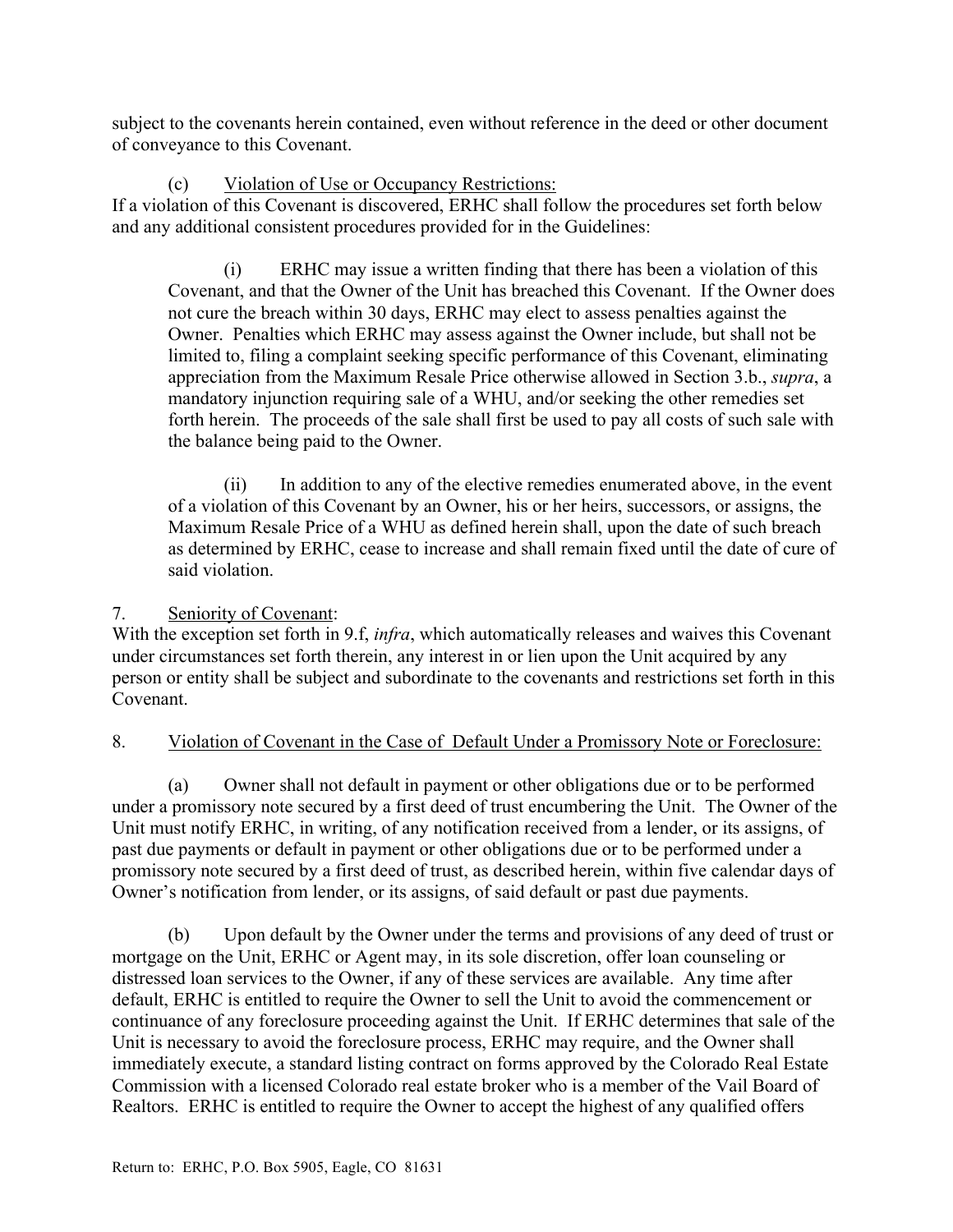which satisfies the Owner's financial or other obligations due under the promissory note secured by a first deed of trust and deed of trust in favor of ERHC and/or Eagle County as described herein, and to sell the Unit to such Qualified Buyer. ERHC may in its sole discretion elect to purchase the Unit under this Paragraph 8.b for rental or for sale to a Qualified Buyer.

Upon default of Owner, as provided in Paragraphs 8.a and 8.b ERHC shall have the right, in its sole discretion, to cure the default or any portion thereof. In such event, the Owner shall be personally liable to ERHC for past due payments made by ERHC, together with interest thereon at the rate specified in the promissory note secured by the deed of trust, plus one percent (1%) in addition to the interest rate identified in the promissory note and all actual expenses of ERHC incurred in curing the default. The Owner shall be required by ERHC to execute a promissory note on commercially reasonable terms acceptable to ERHC and secured by deed of trust encumbering the Unit in favor of ERHC for the amounts expended by ERHC as specified herein, including future advances made for such purposes. ERHC shall be entitled to all rights and remedies under the deed of trust including the right of foreclosure. The Owner may cure the default and satisfy its obligation to ERHC under this subparagraph at any time prior to execution of a contract for sale, upon such reasonable terms as specified by ERHC. Otherwise, Owner's indebtedness to ERHC shall be satisfied from the Owner's proceeds at closing.

## 9. Option to Buy; Release and Waiver of Restrictions on Unit:

(a) In the event that a holder of a first deed of trust or mortgage on the Unit becomes the record owner of the Unit by way of a deed in lieu of foreclosure, a public trustee's confirmation deed, or a sheriff's confirmation deed, ERHC shall have an Option to Buy the Unit from such record owner. Upon becoming the record owner of the Unit, such person or entity shall provide written notice thereof sent by certified mail, return receipt requested, to ERHC as provided herein. Upon receipt of such notice, ERHC has the right to exercise its Option to Buy as provided in this Paragraph 9. The failure to provide written notice to ERHC shall constitute a breach of Covenant, and any subsequent sale or conveyance shall be void *ab initio* and shall confer no title whatsoever upon the purported buyer.

(b) ERHC or its assigns shall have sixty (60) days after receipt of notice, as provided for in paragraph 9.a above, of the public trustee's or sheriff's confirmation deed or deed in lieu of foreclosure in which to exercise this Option to Buy.

(i) In the event of foreclosure and issuance of a public trustee's or sheriff's confirmation deed, ERHC may exercise its Option to Buy by tendering to the transferee of such deed or its assigns, in cash or certified funds, the redemption price that would have been required to redeem from such transferee as if ERHC were the next redemptioner entitled to redeem under Colorado law, and any additional reasonable costs incurred by said transferee during the option period directly related to the foreclosure.

(ii) In the event of a deed in lieu of foreclosure, ERHC may exercise its Option to Buy by tendering to the transferee of the deed in lieu of foreclosure or its assigns, in cash or certified funds, an amount equal to the amount due on the note, secured by the deed of trust or mortgage, and any additional reasonable costs incurred by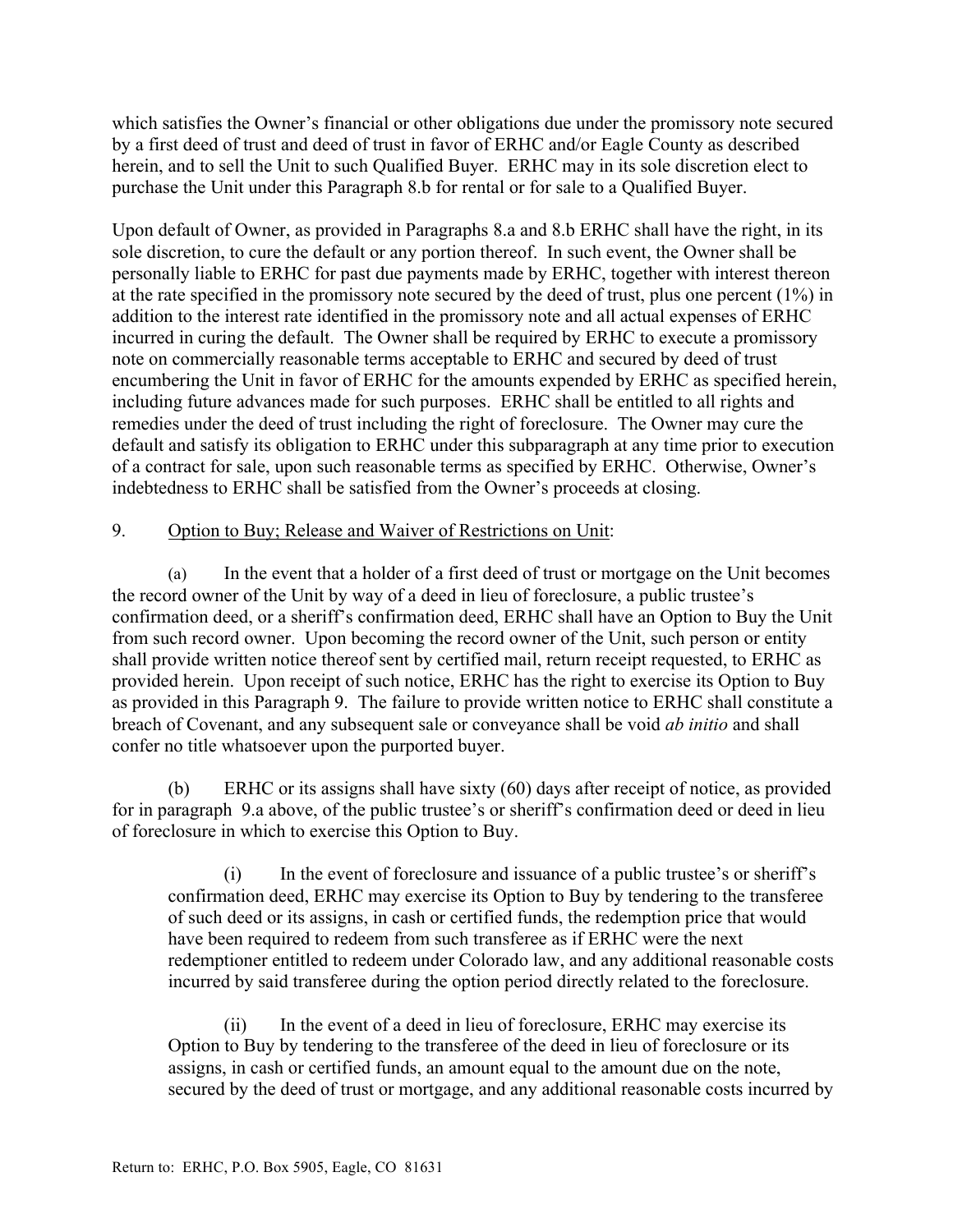said transferee during the option period. Upon receipt of the option price, the transferee shall deliver to ERHC or its assignee a special warranty deed, conveying the Unit to ERHC or its assignee. The transferee shall convey only such title to the subject Unit as the transferee obtained by way of the foreclosure or by deed in lieu of foreclosure. The transferee shall not create or participate in the creation of any additional liens or encumbrances against the Unit following the transferee's acquisition of title to the Unit. The transferee shall not be liable for any of the costs of conveyance to ERHC or its assignee. Upon notice to ERHC of a transferee's acquisition of title to the Unit, ERHC or its assigns shall have sixty (60) days in which to exercise the Option to Buy by notifying the transferee in writing of its intent to exercise the Option to Buy.

(iii) ERHC shall have the right to inspect the Unit prior to exercising its Option to Buy. To exercise its right to inspect, ERHC shall give written notice to the Owner of the Unit of the time and date of inspection at least 24 hours in advance.

(c) In the event that ERHC does not notify the transferee in writing of its intent to exercise the Option to Buy as set forth herein, ERHC's Option to Buy and this Covenant shall be released only with respect to the Unit as of the sixty-first day after notice to ERHC as provided for above.

(d) It is the intent of ERHC that this Option to Buy terminate upon the failure of ERHC to provide written notice of its intent to exercise its Option to Buy to the transferee, whether such failure is intentional or unintentional, and that such termination will be effected without the necessity of any affirmative action on the part of the transferee. A release of this Covenant will be effected only by a document which ERHC shall cause to be recorded in the Office of the Clerk and Recorder of Eagle County, Colorado within fourteen (14) days after demand therefore by the holder following expiration of the Option.

(e) Nothing contained herein shall result in a release of this Covenant from the Units that are not the subject of foreclosure or deed in lieu of foreclosure and nothing contained herein shall require ERHC to release and waive its ability to enforce this Covenant in the event of foreclosure of a lien in second or subsequent position or in the event of a deed in lieu of foreclosure of a lien in second or subsequent position.

(f) This Covenant shall be released and waived, in favor of the holder of a first deed of trust or mortgage pertaining to a foreclosure of the Unit, if and only (i) said holder (including assigns of the holder) of a first deed of trust or mortgage becomes the record owner of the Unit by way of deed in lieu of foreclosure, public trustee's confirmation deed or sheriff's confirmation deed; (ii) said holder provides written notice thereof to ERHC pursuant to Paragraph 9.a; and (iii) ERHC fails to exercise its Option to Buy the WHU as set forth in this Paragraph 9.

(g) If ERHC exercises the Option to Buy and acquires title to the Unit, ERHC may thereafter sell the Unit to a Qualified Buyer in accordance with the terms of this Covenant.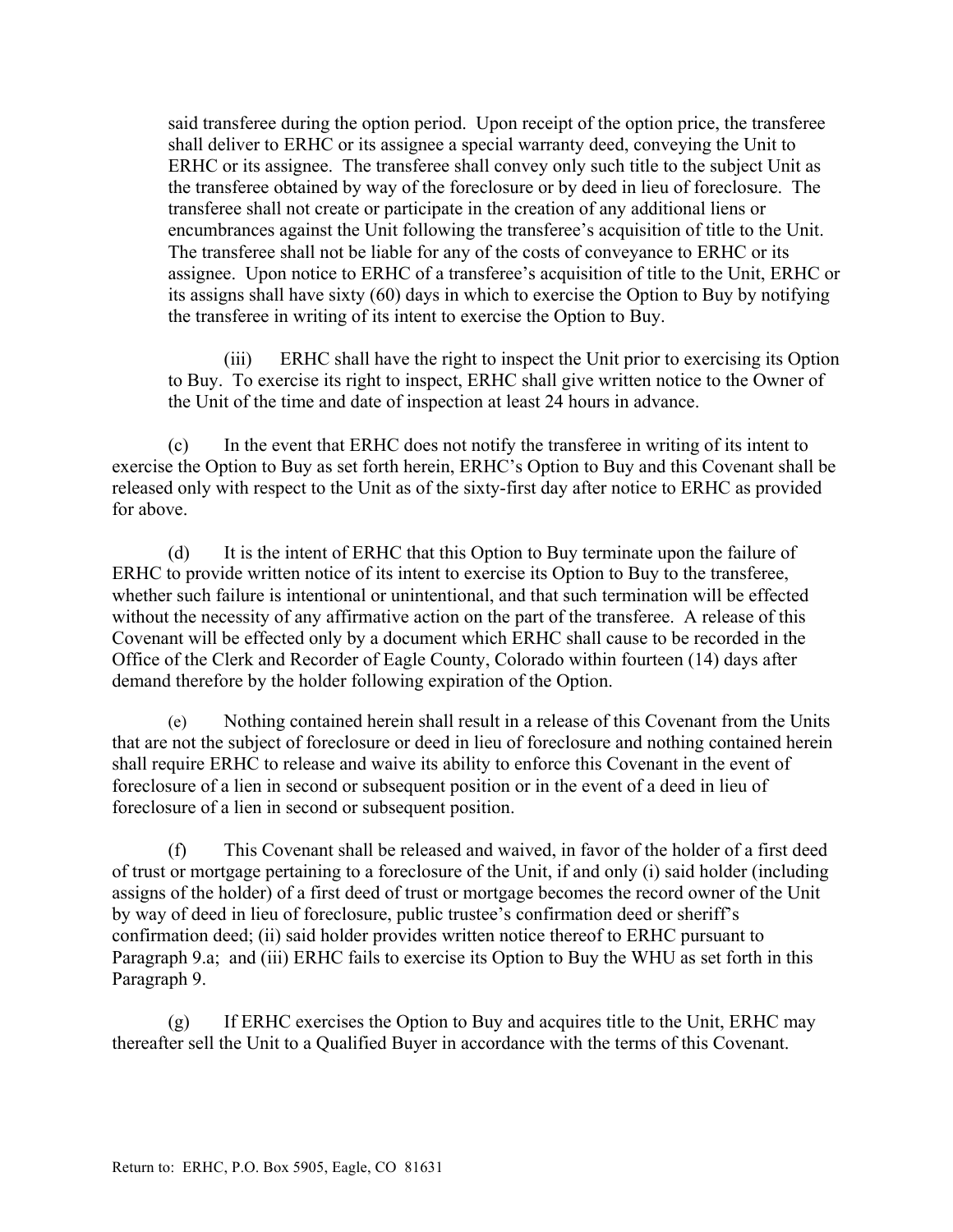## 10. Covenant Runs with the Land:

Declarant and all subsequent Owners of the WHU, and all other parties with an interest in title to the WHU hereby acknowledge or are deemed to acknowledge by virtue of recordation of the deed by which such Owner takes title to the WHU that this Covenant shall constitute a covenant running with the WHU, as a burden thereon, and shall be specifically enforceable by ERHC by any appropriate legal action, including but not limited to specific performance, injunction, reversion, or eviction. Notwithstanding the foregoing, ERHC reserves the right to require a new Owner, at the time of purchase of the WHU, to vacate this Covenant and record a new Covenant in the ERHC's then-current form, and the new Owner shall execute and record such documents as the ERHC shall reasonably require at the closing of new Owner's acquisition of the WHU.

## 11. Housing Corporation Assignment:

ERHC may assign its rights to any other governmental, quasi-governmental, or private party formed for purposes of promoting affordable housing, including, without limitation, any housing department of the Town of Eagle or Eagle County, Colorado. Any such assignment shall be evidenced by a document signed by the assignee and recorded in the real property records of Eagle County, Colorado. If ERHC shall cease to exist as a legal entity in the State of Colorado, after notice to ERHC from the Town of Eagle and a period of thirty (30) days for ERHC to cure same, then all rights and obligations of ERHC arising hereunder shall thereafter be assigned to and assumed by the Town of Eagle, and ERHC shall have no further rights and obligations under this Covenant. The Town of Eagle shall place a notice of such assignment of record in the office of the Clerk and Recorder of Eagle County, Colorado.

## 12. Dispute Resolution:

There is hereby reserved to ERHC any and all remedies provided by law for breach of this Covenant or any of its terms. In any dispute, each party shall bear its own costs and fees. The exclusive venue for any dispute arising from or relating to the Covenant shall be Eagle County, Colorado.

# 13. Alternative Dispute Resolution:

(a) Agreement to Avoid Litigation:

(i) All persons subject to this Covenant, including, without limitation, the Housing Corporation and the Town of Eagle, Colorado (collectively, "Bound Parties") agree to encourage the amicable resolution of disputes involving this Covenant, without the emotional and financial costs of litigation. Accordingly, each Bound Party covenants and agrees that those claims, grievances or disputes described herein ("Claims") shall be resolved using the procedures set forth below prior to filing suit in any court.

(ii) Claims. Unless specifically exempted below, all claims, grievances or disputes arising out of or relating to the interpretation, application or enforcement of this Covenant, or the rights, obligations and duties of any Bound Party under this Covenant shall be subject to the provisions of this Section.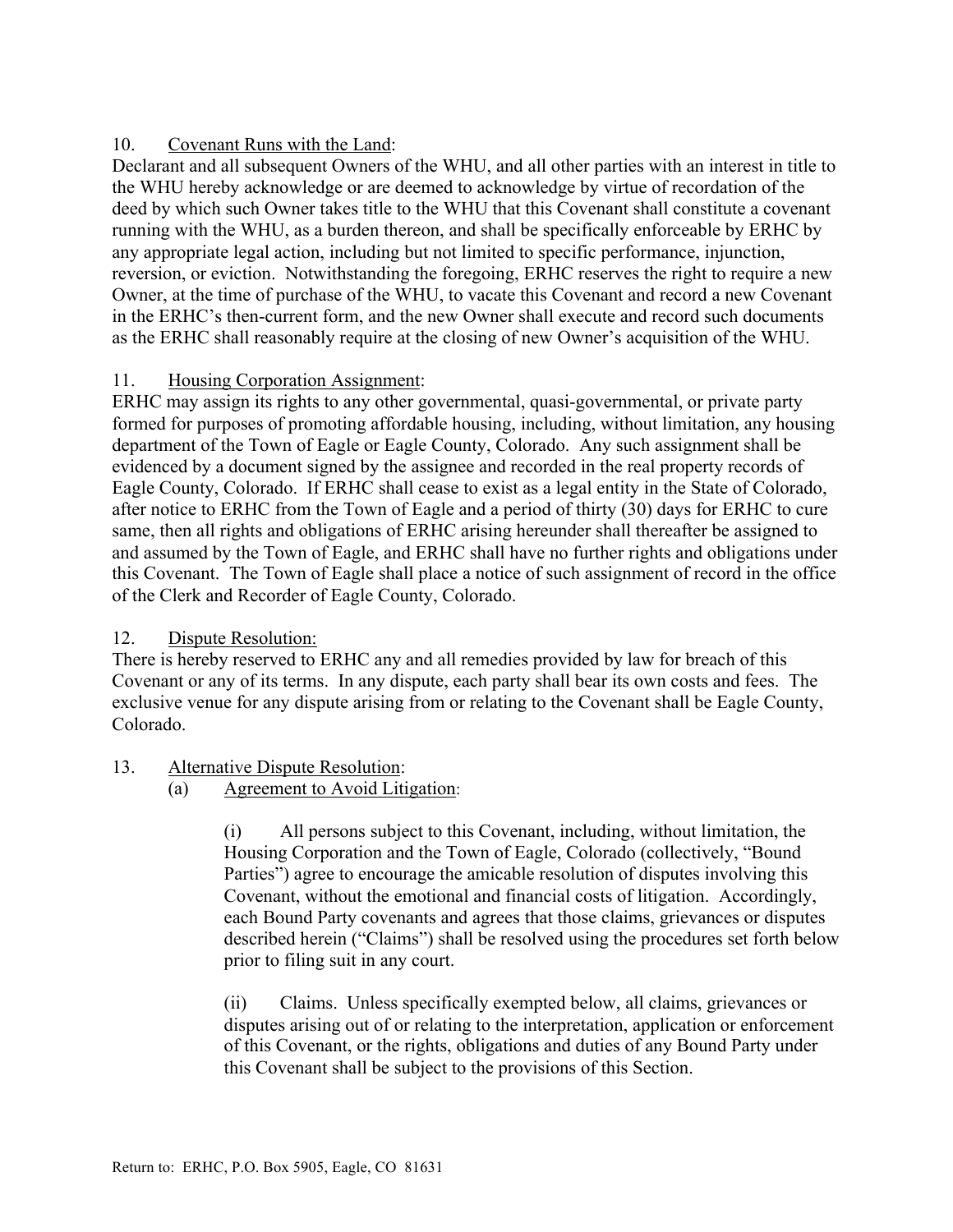#### (b) Mandatory Procedures:

(i) Notice. Any Bound Party having a Claim ("Claimant") against any other Bound Party ("Respondent") (collectively, the "Parties") shall notify each Respondent in writing (the "Notice"), stating plainly and concisely:

1. The nature of the Claim, including the persons involved and Respondent's role in the Claim;

2. The legal basis of the Claim (i.e., the specific authority out of which the Claim arises);

3, Claimant's proposed remedy; and

4. That Claimant will meet with Respondent to discuss in good faith ways to resolve the Claim.

(c) Negotiation and Mediation:

(i) The Parties shall make every reasonable effort to meet in person and confer for the purpose of resolving the Claim by good faith negotiation.

(ii) If the Parties do not resolve the Claim within thirty (30) days of the date of the Notice (or within such other period as may be agreed upon by the Parties) ("Termination of Negotiations"), Claimant shall have thirty (30) additional days to submit the Claim to mediation under the auspices of a reputable and knowledgeable mediation group providing such services in Eagle County, or, if the Parties otherwise agree, to an independent agency providing dispute resolution services in the Eagle County, Colorado, area.

(iii) If Claimant does not submit a claim to mediation within thirty (30) days after Termination of Negotiations, or does not appear for the mediation, Claimant shall be deemed to have waived the Claim, and Respondent shall be released and discharged from any and all liability to Claimant on account of such Claim; provided, nothing herein shall release or discharge Respondent from any liability to any person other than the Claimant.

(iv) Any settlement of the Claim through mediation shall be documented in writing by the mediator. If the Parties do not settle the Claim within thirty (30) days after submission of the matter to the mediation process, or within such time as determined by the mediator, the mediator shall issue a notice of termination of the mediation proceedings ("Termination of Mediation"). The Termination of Mediation notice shall set forth that the Parties are at an impasse. Only after the issuance of a Termination of Mediation notice may the provisions of this Covenant be enforced by legal action.

## 14. Notices:

Any notice, consent, or approval that is required to be given hereunder shall be given by mailing the same, certified mail, return receipt requested, properly addressed and with postage fully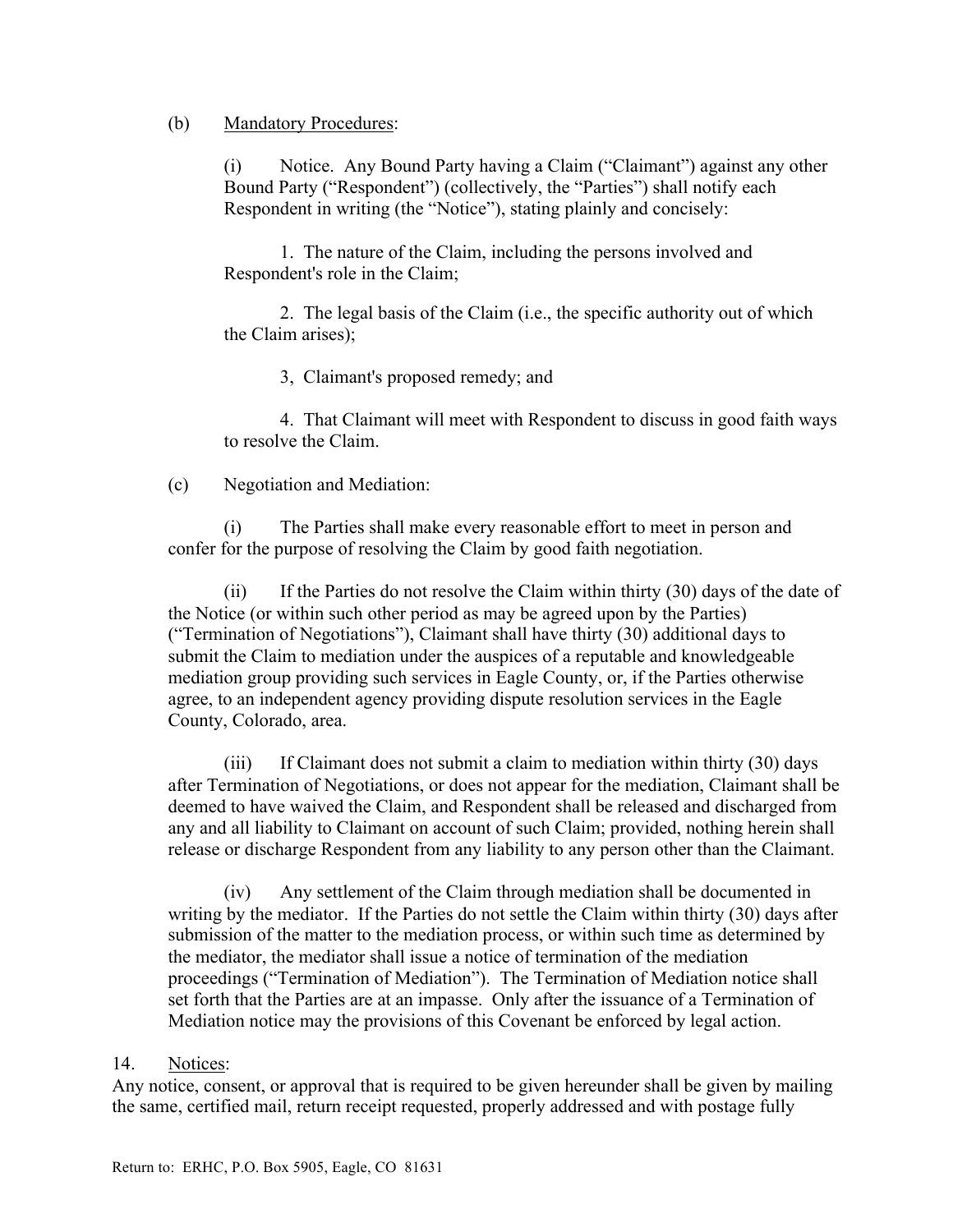prepaid, to any address provided herein or to any subsequent mailing address of the parties indicated below as long as prior written notice of the change of address has been given to the all parties as indicated.

Said notices, consents and approvals shall be sent to the following addresses unless otherwise notified in writing:

 $\mathcal{L}_\text{max}$  and  $\mathcal{L}_\text{max}$  and  $\mathcal{L}_\text{max}$  and  $\mathcal{L}_\text{max}$ 

To Declarant:

To ERHC: Eagle Ranch Housing Corporation Post Office Box 5905 Eagle, CO 81631

With copy to:

Town of Eagle Post Office Box 609 Eagle, CO 81631

To Owner: To the address set forth in the records of the Eagle County Tax Assessor for purposes of mailing tax bills.

## 15. Severability:

Whenever possible, each provision of this Covenant and any other related document shall be interpreted in such a manner as to be valid under applicable law; but if any provision of any of the foregoing shall be invalid or prohibited under said applicable law, such provisions shall be ineffective to the extent of such invalidity or prohibition without invalidating the remaining provisions of such documents.

#### 16. Choice of Law:

This Covenant and each and every related document are to be governed and construed in accordance with the laws of the State of Colorado.

#### 17. Successors:

Except as otherwise provided herein, the provisions and covenants contained herein shall inure to and be binding upon the respective heirs, successors and assigns of the Declarant, any Owner of the Unit, and ERHC.

#### 18. Section Headings:

Paragraph or section headings within this Covenant are inserted solely for convenience or reference, and are not intended to, and shall not govern, limit or aid in the construction of any terms or provisions contained herein.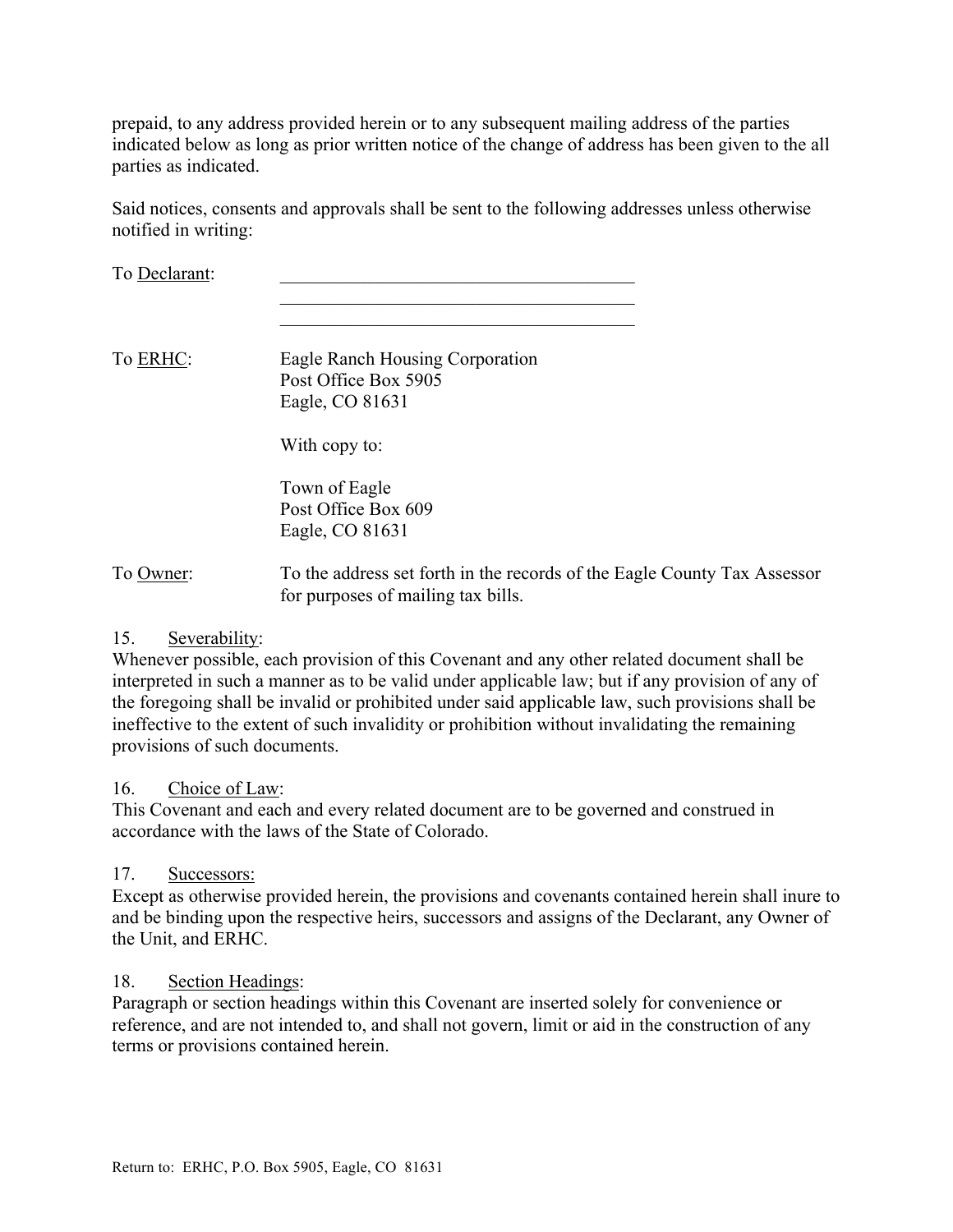## 19. Waiver:

No claim of waiver, consent or acquiescence with respect to any provision of this Covenant shall be valid against the Declarant and ERHC except on the basis of a written instrument executed by both the Declarant and ERHC. However, the party for whose benefit a condition is inserted herein shall have the unilateral right to waive such condition.

## 20. Gender and Number:

Whenever the context so required herein, the neuter gender shall include any or all genders and vice versa and the use of the singular shall include the plural and vice versa.

## 21. Personal Liability:

By taking title to the Unit, an Owner agrees that he or she shall be personally liable for compliance with the applicable terms and conditions of this Covenant.

## 22. Further Actions:

The Declarant for so long as Declarant owns the Unit, the Owner of the Unit, and ERHC agree to execute such further documents and take such further actions as may be reasonably required to carry out the provisions and intent of this Covenant or any Covenant or document relating hereto or entered into in connection herewith.

## 23. Modifications:

Any modifications of this Covenant shall be effective only when made by writings signed by the then-current Owner of the Unit and ERHC and recorded with the Clerk and Recorder of Eagle County, Colorado. ERHC reserves the right to amend this Covenant unilaterally where deemed necessary to effectuate the purpose and intent of this Covenant, and where such unilateral action does not materially impair an Owner's rights or any lender's rights under this Covenant. The then-current Owner of the Unit and ERHC agree to modify this covenant as necessary to comply with lending requirements imposed by Fannie Mae, Federal Housing Administration, and other similar lending entities.

# 24. Perpetuities Savings Clause:

If any of the terms, covenants, conditions, restrictions, uses, limitations, obligations or options created by this Covenant or any of its Exhibits shall be unlawful or void for violation of: (a) the rule against perpetuities or some similar statutory provision, (b) the rule restricting restraints on alienation, or (c) any other statutory or common law rules imposing like or similar time limits, then such provision shall continue only for the period of the lives of the then-current duly elected and seated Eagle County Commissioners, their now living descendants, if any, and the survivor of them, plus twenty-one (21) years.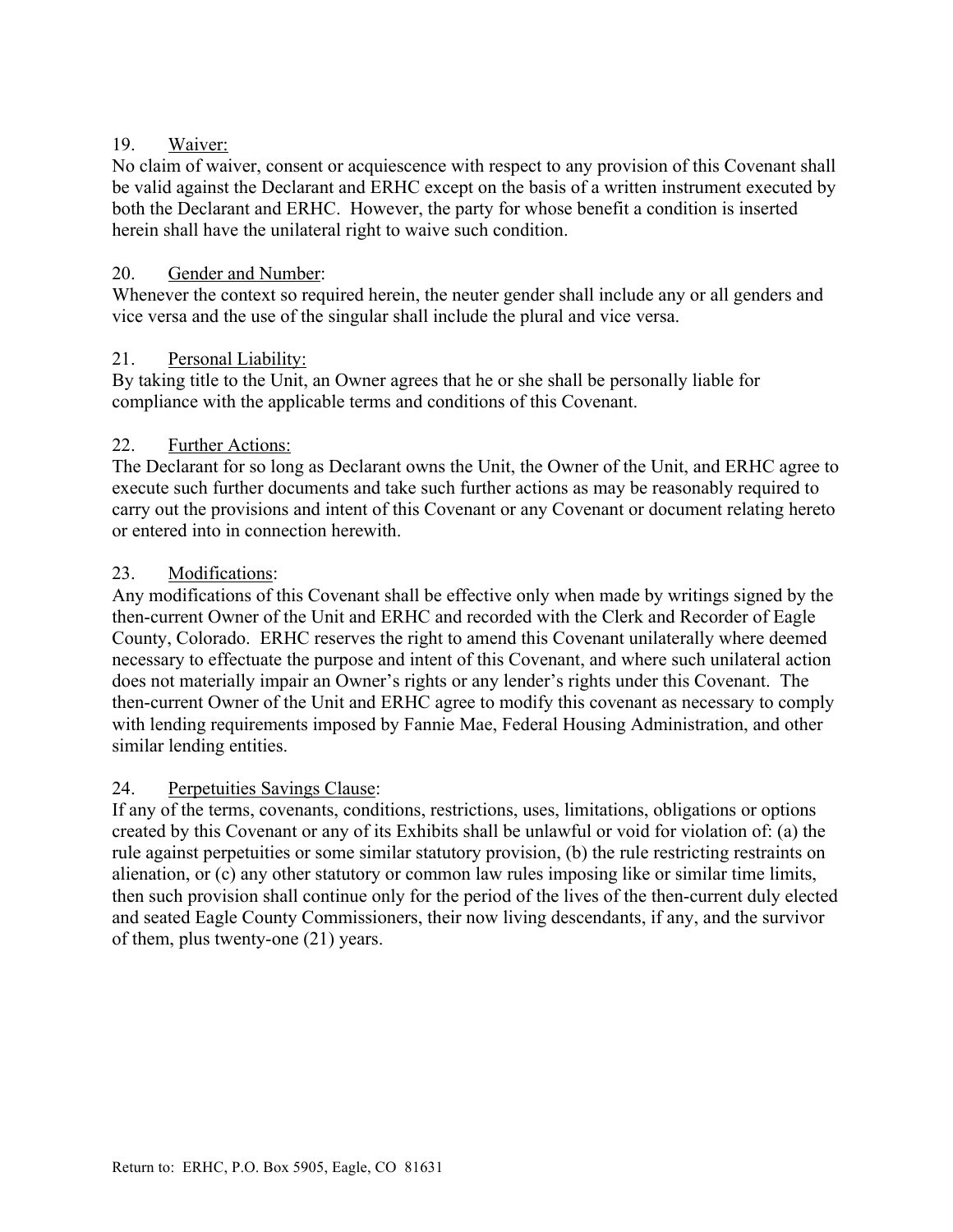IN WITNESS WHEREOF, the parties hereto have executed this instrument on the day and year above first written.

# **EAGLE RANCH HOUSING CORPORATION DECLARANT**

By:  $\Box$ 

President